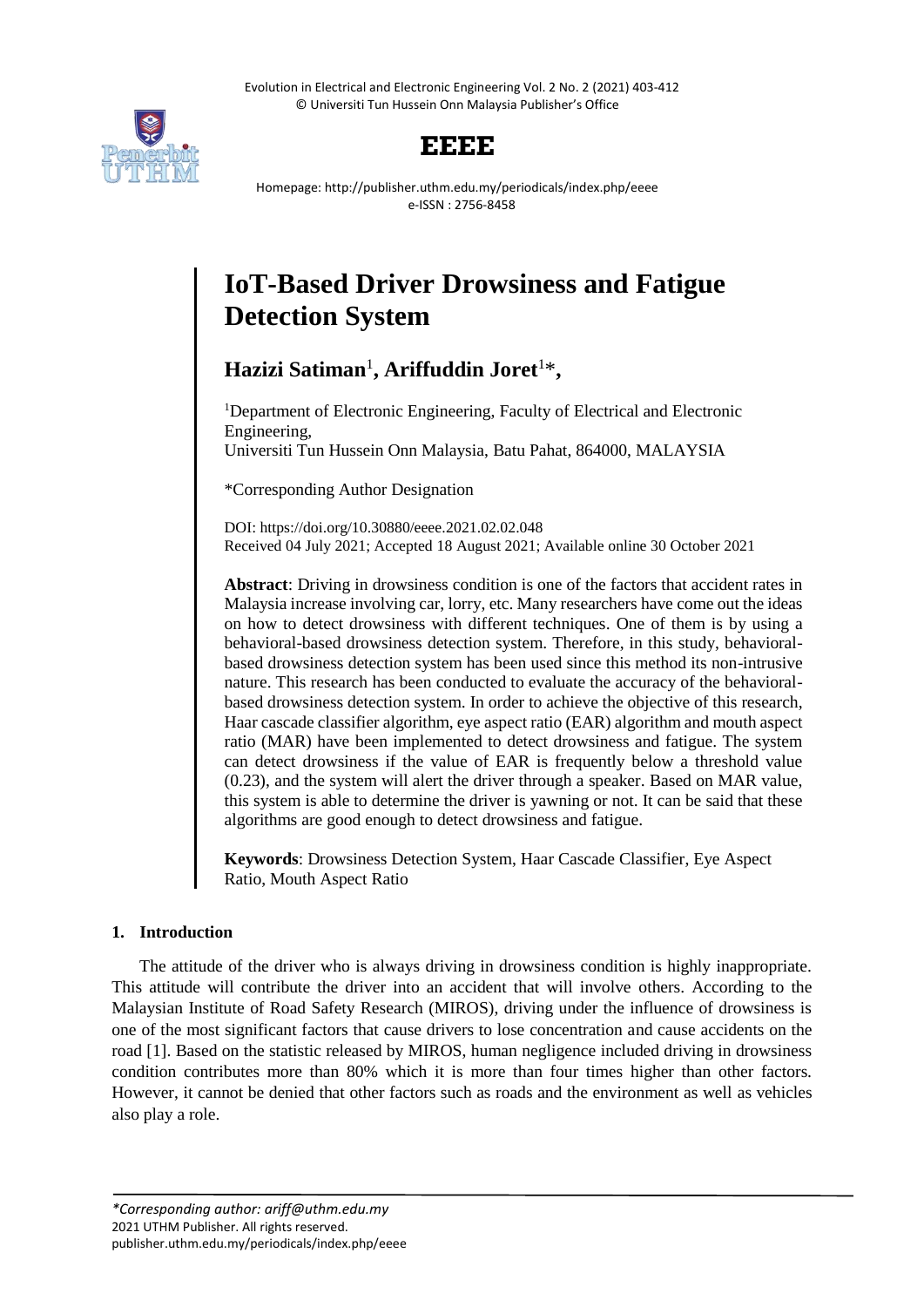Following these incidents, experts throughout the world began investigating ways for detecting and warning of drowsiness in advance of a car accident. Apart from that, several countries and government officials are putting a strong emphasis on implementing solutions that will increase driving safety.

Many studies support that the best ways to counter drowsiness are by taking short naps between journeys, drinking caffeine (coffee, energy drinks, etc.), or driving with a friend or companion [2]. However, many drivers skip these steps and end up suffering drowsiness while driving. Therefore, drowsiness detection is important and can be used as one of the methods to avoid drivers involved in an accident.

Many researchers have been working on driver drowsiness detection in the past few years by using different techniques [3]. The techniques including physiological measures, behavioral measures and vehicle measures [4]-[5]. All those methods have pros and cons [6]. However, this study has been made by only focusing on behavioral measures, since the technique is non-intrusive where it will not disturb driver attention while driving.

# 1.1 Definition of drowsiness

Drowsiness can be described as a biological state where the body is in transition from an awake state to a sleeping state [7]-[8]. A driver might lose focus in this stage and be unable to avoid head-on crashes or stop the car. There are indications when a driver is in a drowsy state, such as frequently yawning, frequently blinking and swaying the head forward.

#### 1.2 Behavioral measures

A drowsy driver exhibits a number of distinguishing facial motions, including frequently blinking, nodding or swinging their head, and frequent yawning [9]. Behavioral methods that are non-intrusive and based on aberrant behaviors are extensively employed to determine the drowsiness level of drivers by observing their odd behavior [10]. Behavioral methods measure levels of drowsiness through the use of computer vision techniques in order to detect the changes in driver's behavior. Therefore, in order to determine drowsiness and fatigue, this study will focus on eye blinking and yawning of the driver.

## **2. Methodology**

In this section will discuss about the method that will be used in order to detect drowsiness and fatigue. The algorithm used and overall flowchart are being discussed

## 2.1 Image processing development

In order to detect face, eyes and mouth, the following libraries such as NumPy, Open CV, and Dlib are needed to be installed. Open Source Computer Vision Library (Open CV) is used to implement the Haar Cascade Classifier. OpenCV provides the Cascade Classifier class that can be used to create a cascade classifier for face detection.

 Meanwhile, this project has used facial landmarks location of 68 coordinates (x, y) that map the facial points on a person's face. "shape predictor 68 face landmarks.dat" must be downloaded and dlib library must be installed. Figure 1 shows an example of a facial landmark that will map on the face.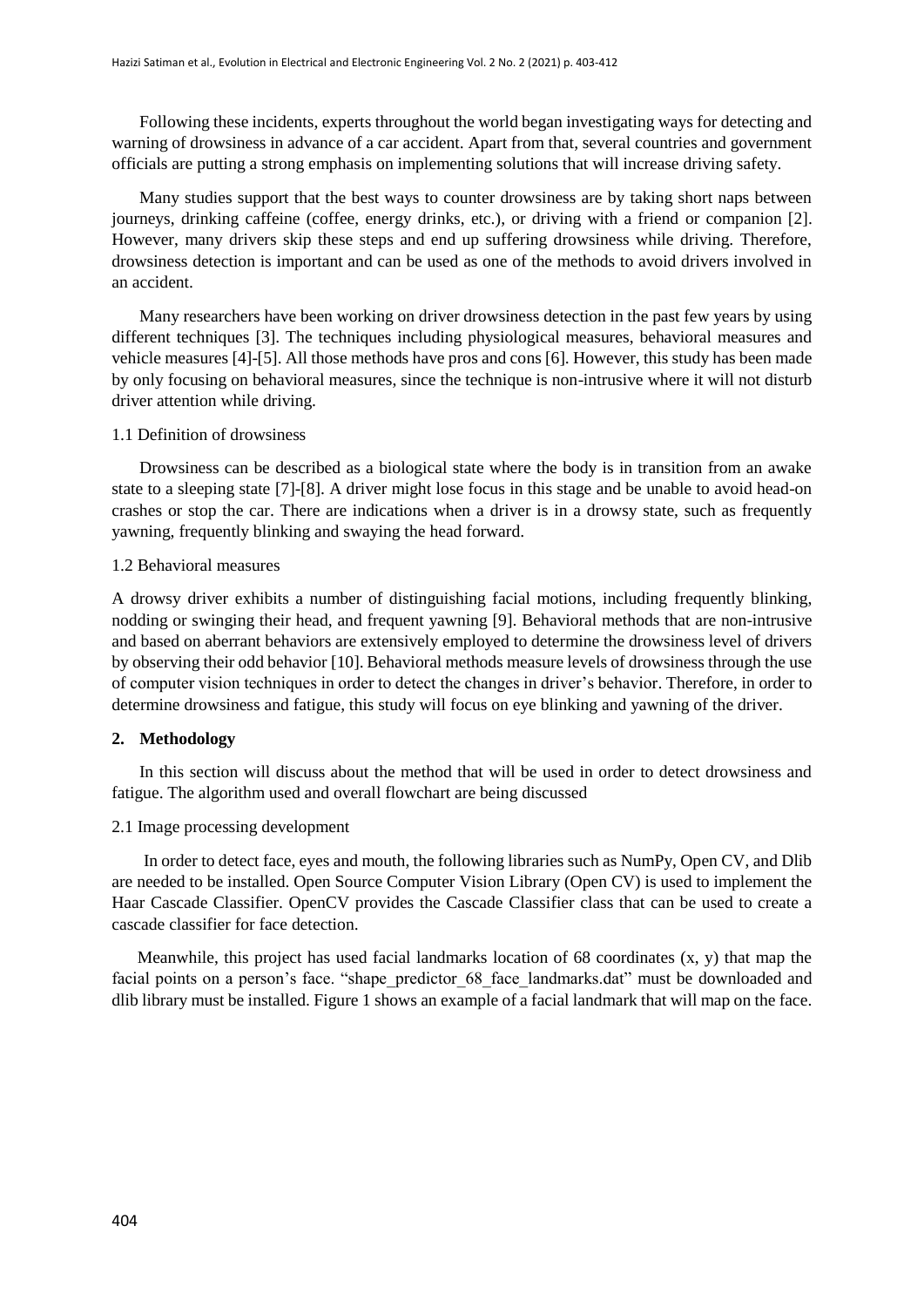

**Figure 1: Example of facial landmark that will map on the face**

#### 2.2 EAR algorithm development

Eq.1 has been used to calculate the value of EAR. The eye position is identified using six landmark points that are shown in Figure 1. Based on Figure 1, for the left eye, the points are taken from 37 to 42, while for the right eye, the points are taken from 43 to 48. As can be seen in Eq.1, |P38-P42| and |P39-P41| are the distance between the upper eye and lower eye, while |P37-P40| are the width of the eyes. In order to detect drowsiness, the value of EAR must be frequently below the threshold value (0.23).

$$
EAR = \frac{||p38 - p42|| + ||p39 - p41||}{2||p37 - p40||} \qquad Eq. 1
$$

#### 2.3 MAR algorithm development

Eq.2 has been used to calculate the value of MAR. The mouth position is identified using six landmark points that are shown in Figure 1. Based on Figure 1, the points that be used to detect yawning are 51,53,59,57,49 and 55. As can be seen in Eq.2, |P51-P59| and |p53-p57| are the distance between the upper lip and lower lip, while |P49-P55| is the width of the mouth. In order to detect yawning, the value of MAR must be above the threshold value (23).

$$
MAR = \frac{|p51 - p59| + |p53 - p57|}{2|p49 - p55|}
$$
 Eq. 2

#### 2.4 Overall flowchart of this system

Figure 2 shows the overall flowchart of this system. This system has used a night vision camera to do a live video. And then, this system will convert every frame of video into grayscale. To make this system detect face, eyes and mouth, Haar cascade classifier algorithm has been implemented in this system. Facial landmarks have been implemented in this system to map the facial points on a driver's face. When the facial features are successfully detected, EAR algorithm can be implemented in this part. The system starts to calculate the value of EAR. If the system detects the driver keeps blinking, the system will alert the driver through speaker since it indicates the driver is in a drowsiness state. If the system is connected with WIFI, the system will send an alert to the driver's family via Whatsapp. If the value is above 0.23, the system will start counting the number of frames. If counter>7, the system will alert the driver since it indicates the driver is sleeping. Next, MAR algorithm can be implemented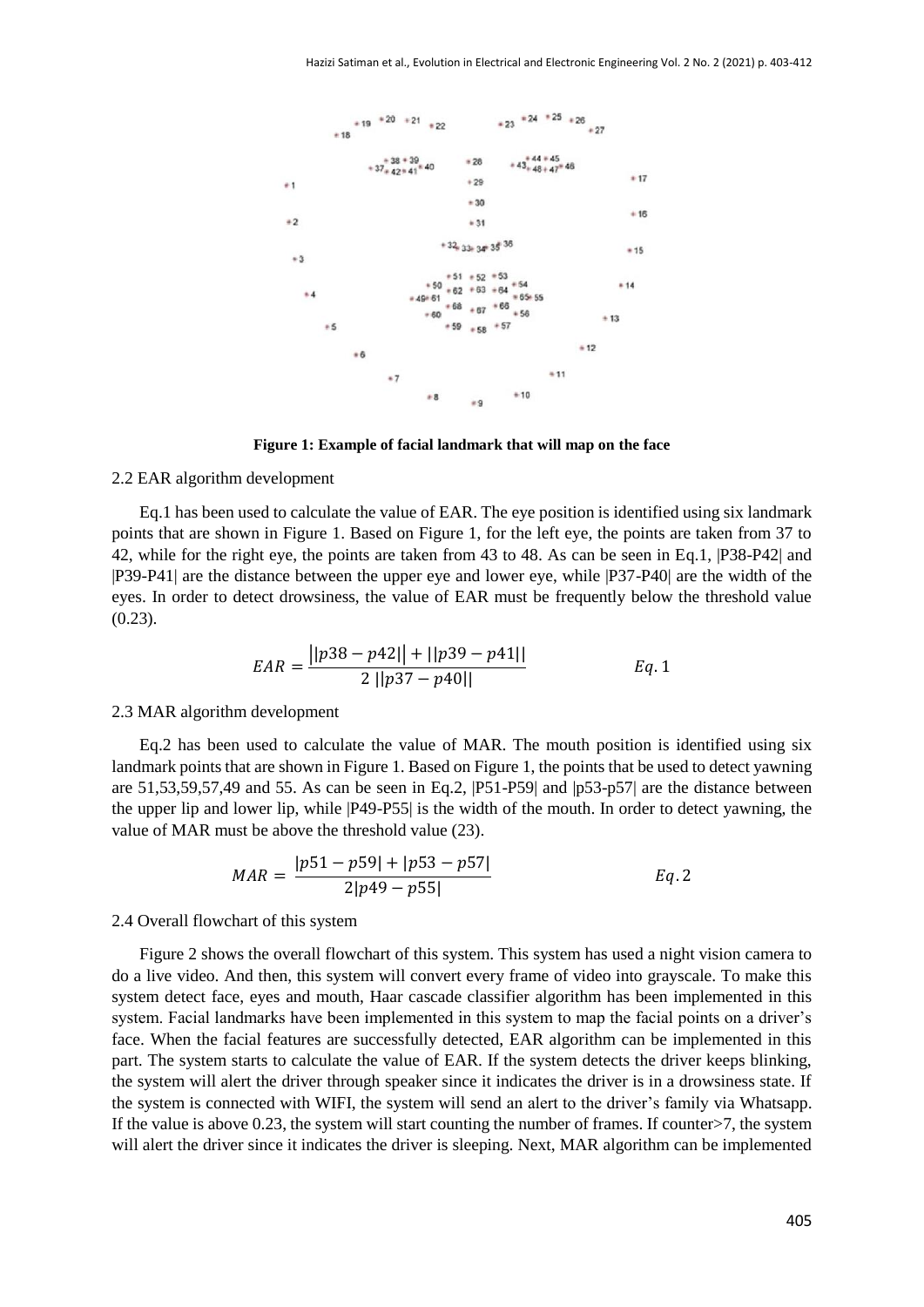to detect yawning, and the system starts to calculate the value of MAR. If MAR>23, the system will detect the driver is yawning, and the system will alert the driver.



**Figure 2: Overall flowchart of this system**

# **3. Results and Discussion**

The results and discussion are presented in this section. The main finding of the result is to know the accuracy of Haar cascade classifier algorithm, eye aspect ratio (EAR) algorithm and mouth aspect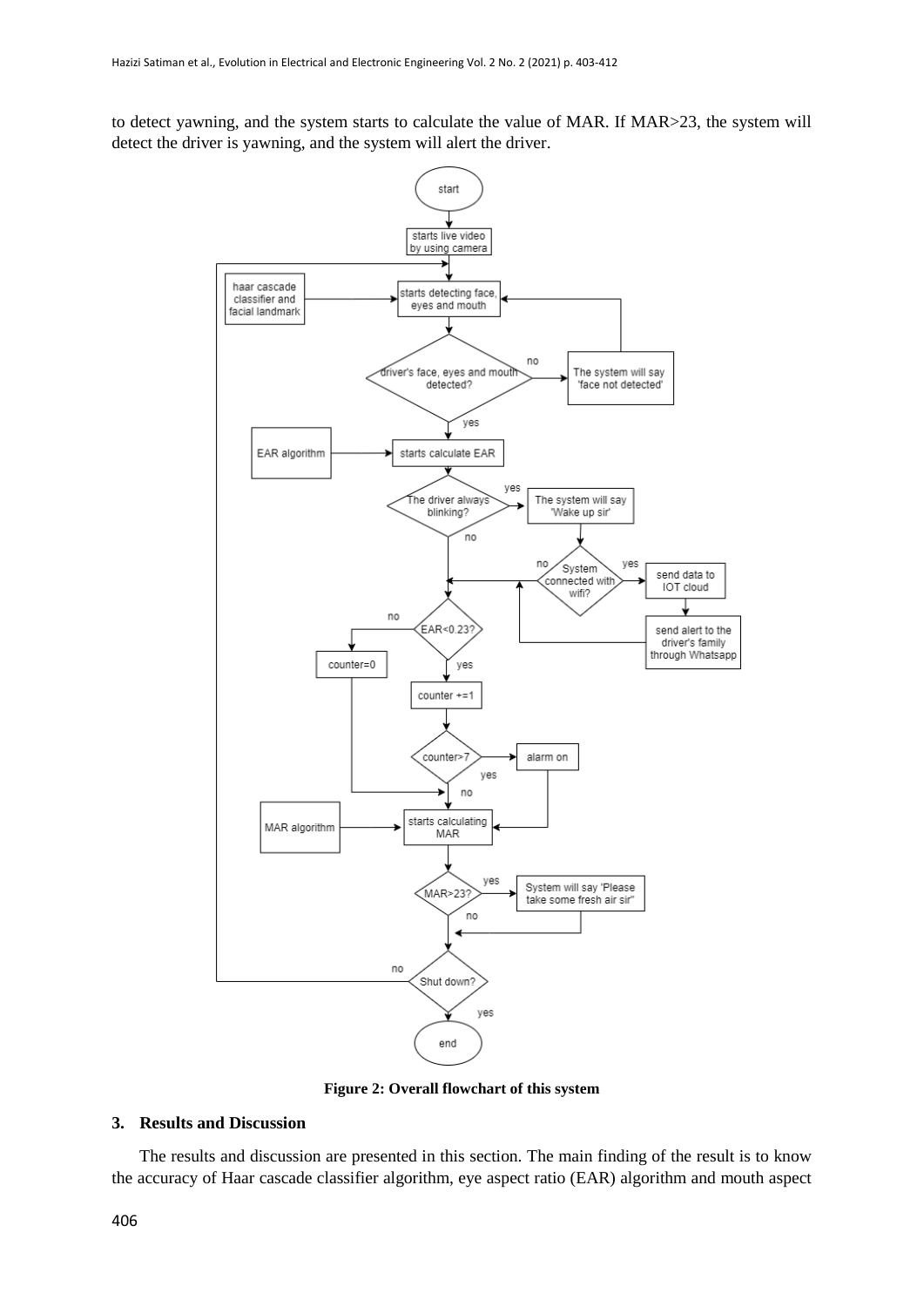ratio (MAR) algorithm in order to detect drowsiness and fatigue. Result of Internet of Things (IoT) also is discussed in this section.

3.1 Face, eyes and mouth detection

To detect face, eyes and mouth, Haar cascade classifier algorithm has been implemented in this system. To know how far this algorithm is able to detect face, eyes and mouth, experiments with various conditions were conducted. The various condition including different lighting conditions (morning and night), subject's face posture and position and subject with spectacle. 6 drivers were recruited, and 30 frames of drivers were taken. Table 1 shows data taken when a driver is in various conditions. As can be seen in Table 1, it can be said that Haar cascade classifier algorithm is able to detect when a driver is in different lighting conditions (morning and night) and when a driver is in the right and left position in which the system's accuracy reached above 90%. But this algorithm is not able to detect when a driver's face rotates around 60 to 90 degrees, in which the system's accuracy reached 0%. Meanwhile, when a driver wears spectacle, this algorithm is able to detect face, mouth and eyes but sometimes this algorithm not able to locate the location of eyes. Therefore, the system's accuracy when a driver wears spectacle is about 35.6% only.

| Subjects | Number | Accuracy  | Accuracy | Accuracy  | Accuracy        | Accuracy  | Accuracy   |
|----------|--------|-----------|----------|-----------|-----------------|-----------|------------|
|          | of     | (morning) | (night)  | (right    | $(\text{left})$ | $(60-90)$ | (wears     |
|          | frames | $(\% )$   | (% )     | position) | position)       | degrees)  | spectacle) |
|          |        |           |          | $(\%)$    | $(\%)$          | $(\%)$    | $(\% )$    |
|          | 30     | 100       | 100      | 90        | 93              | 0         | 36.7       |
| ◠        | 30     | 100       | 100      | 93        | 90              | 0         | 40         |
| 3        | 30     | 100       | 100      | 86.7      | 93              | 0         | 40         |
|          | 30     | 100       | 100      | 93        | 93              | 0         | 30         |
|          | 30     | 100       | 100      | 90        | 86.7            | 0         | 33.3       |
| 6        | 30     | 100       | 100      | 86.7      | 90              |           | 33.3       |
| Average  |        | 100       | 100      | 90        | 91              | 0         | 35.6       |

|  |  |  |  |  |  | Table 1: Data taken when subject in various conditions |
|--|--|--|--|--|--|--------------------------------------------------------|
|--|--|--|--|--|--|--------------------------------------------------------|

## 3.2 Eye aspect ratio (EAR) analysis

To detect drowsiness, EAR algorithm has been implemented in this system. The optimum threshold value for drowsiness has been set based on the range from the maximum value of EAR when a driver's eyes are closed to a minimum value of EAR when a driver's eyes are opened among 6 drivers. Therefore, the system has set the optimum threshold value is 0.23.

## 3.2.1 Awake state

Normally, when a driver in awake condition, eyes open are longer compared with eyes closed which mean the driver does not always blink their eyes. The system will assume a driver in awake condition if the value of EAR is not frequently below a threshold value (0.23). Figure 3 shows the graphical representation of EAR value in the awake condition. As can be seen in Figure 3, the frequency of value of EAR below a threshold value in 100 frames is very low, which is only 3 times. Even though at frame 21, the value of EAR is below threshold value (0.23), the system still assumes a driver in an awake state instead of a drowsy state since the value of EAR is not frequently below a threshold value (0.23). To indicate driver in awake condition, "AWAKE STATE" will pop up at the left top of the frame, as shown in Figure 4.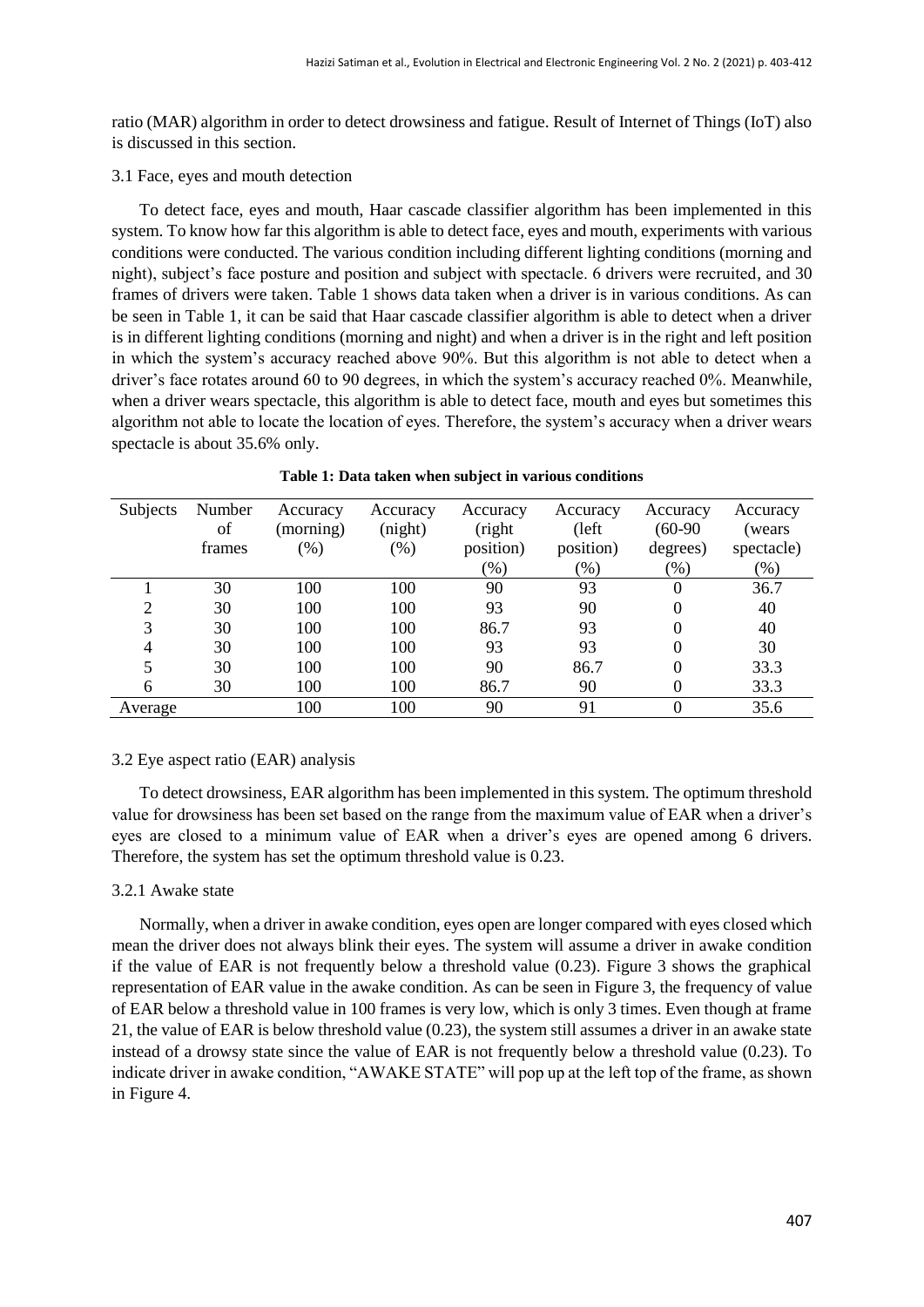

**Figure 3: The graphical representation of EAR value in the awake condition**



**Figure 4: The result when driver in awake state**

# 3.2.2 Drowsiness state

Most commonly, when a driver is in drowsiness state, they frequently blink their eyes. The system will detect a driver in a drowsiness state if the value of EAR is frequently below a threshold value (0.23). Figure 5 shows the graphical representation of EAR value in the drowsy condition. As can be seen in Figure 5, the value of EAR fluctuated during first 15 frames between 0.14 to 0.35. Therefore, the system has detected the driver in a drowsy state since the value of EAR is frequently below 0.23. To alert the driver, the system will say "WAKE UP SIR" through a speaker. Figure 6 shows the result when a driver is in a drowsy state.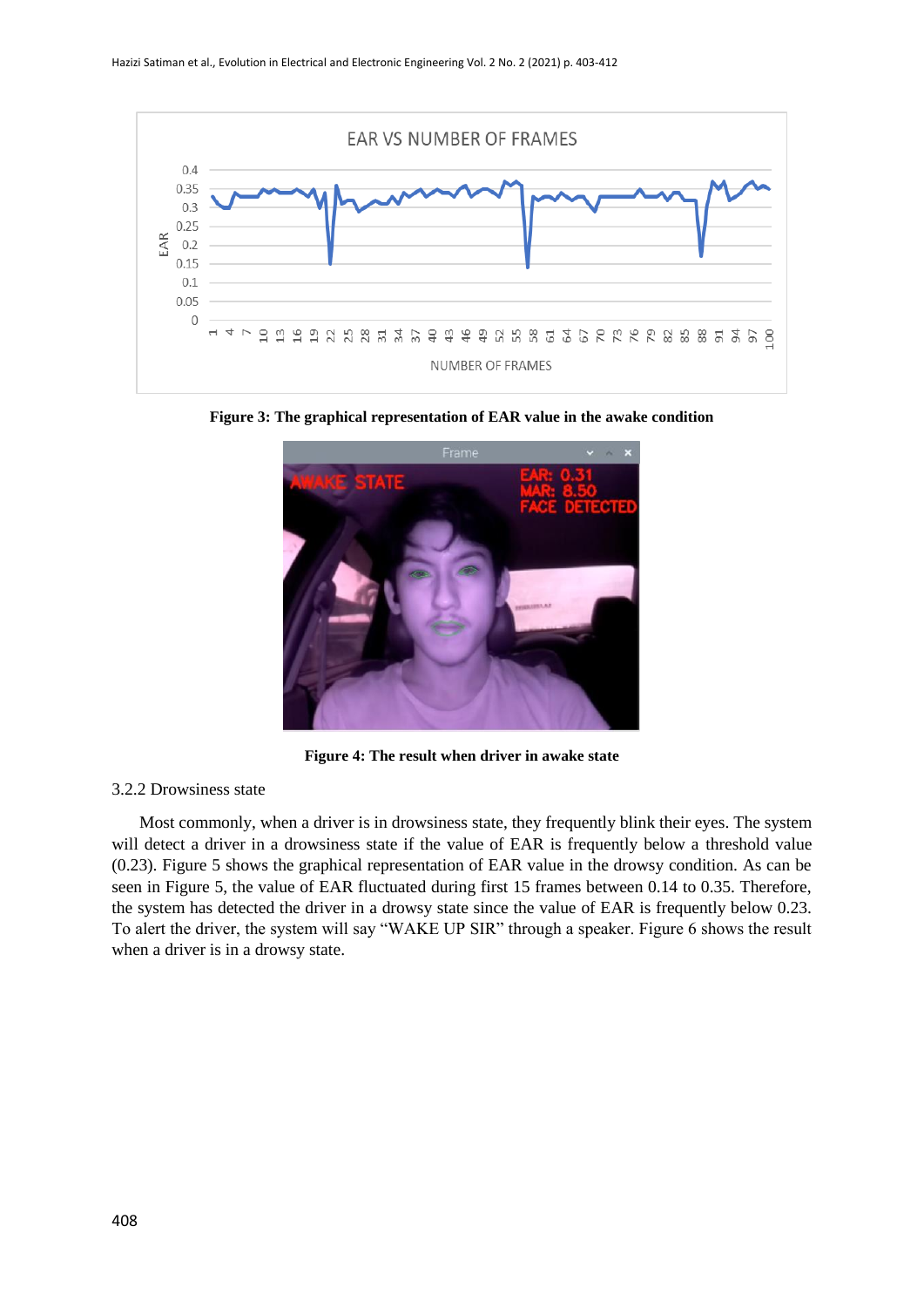

**Figure 5: The graphical representation of EAR value in the drowsy condition**



**Figure 6: The result when driver is in drowsy state**

## 3.3 Mouth aspect ratio (MAR) analysis

To detect yawning, MAR algorithm has been implemented in this system. The optimum threshold value for yawning has been set based on the range from the maximum value of MAR when a driver is talking to a minimum value of MAR when a driver is yawning among 6 subjects. Therefore, the system has set the optimum threshold value for yawning is 23.

#### 3.3.1 Driver is talking

This experiment is important because the system does not know either the driver is talking or yawning. Figure 7 shows the graphical representation of MAR value when a driver is talking. As can be seen in Figure 7, the value of MAR fluctuated until 100 frames between 4 to 22 to show that the driver is talking. In this case, the system will detect the driver is talking instead of yawning since the value of MAR goes constant below a threshold value (23) for 100 frames. Figure 8 shows the result when a driver is talking. "Driver is talking" will pop up at the left top of the frame to indicate the driver is talking.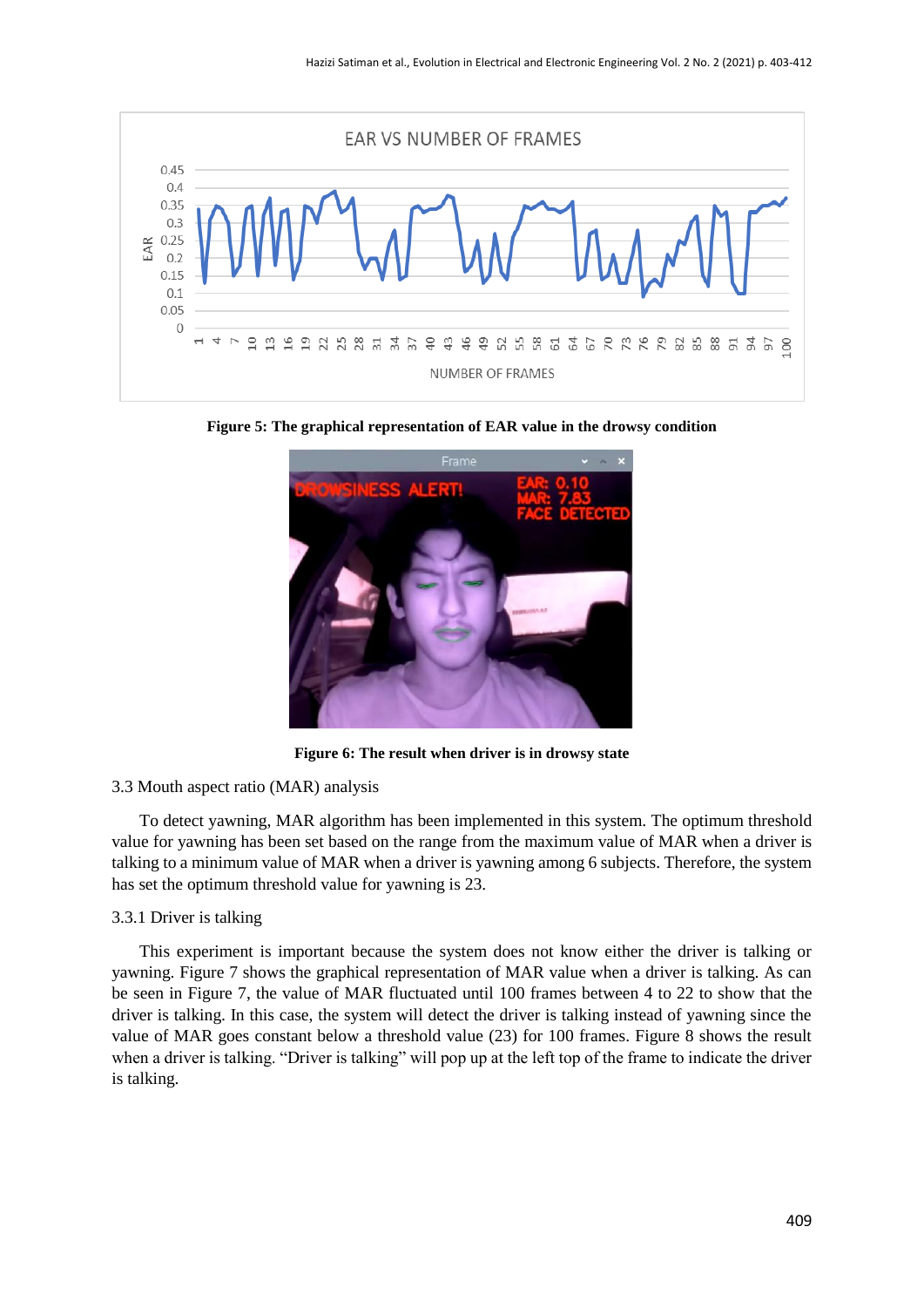

**Figure 7: The graphical representation of MAR value when driver is talking**



**Figure 8: The result when driver is taking**

# 3.3.2 Diver is yawning

The system will detect the driver in a yawning state if the value of MAR is above a threshold value (23). Figure 9 shows the graphical representation of MAR value when a driver is yawning. As can be seen in Figure 9, the value of MAR increases drastically at frame 46 from 17 to 25. Therefore, the system has detected the driver is yawning since the value of MAR is above 23. To alert the driver, the system will say "PLEASE TAKE SOME FRESH AIR SIR" through a speaker. Figure 10 shows the result when a driver is yawning.



**Figure 9: The graphical representation of MAR value when driver is yawning**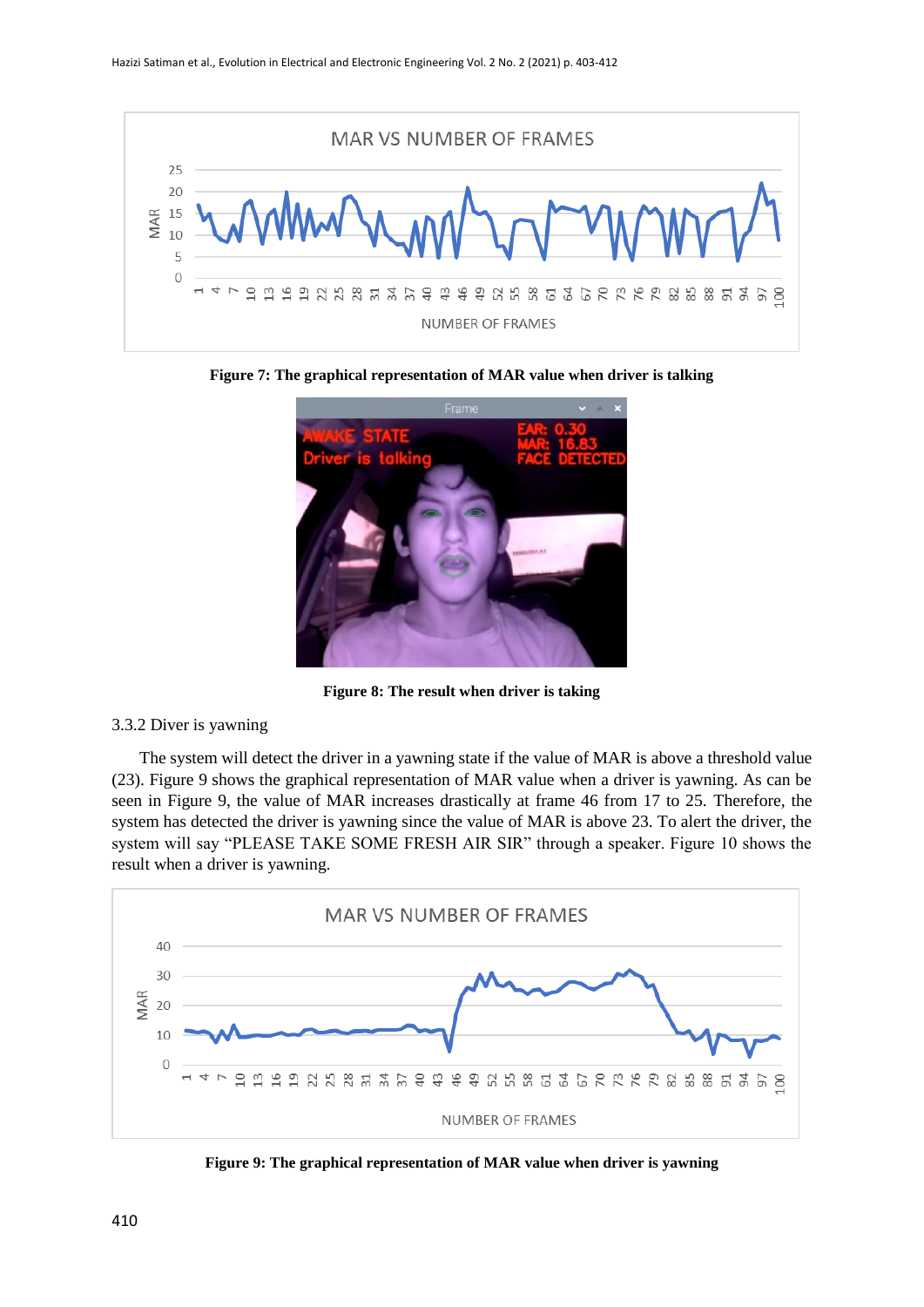

**Figure 10: The result when driver is yawning**

3.4 Internet of Things (IoT) analysis

Twilio has been used in order to alert a driver's family. The system only sends the alert through Whatsapp only if a driver is in drowsiness state. Figure 11 shows the result from Twilio. As shown in Figure 11, the system has successfully sent the alert to the driver's family via Whatsapp.



**Figure 11: The result from Twilio**

# **4. Conclusion**

In conclusion, the objectives of this research have been successfully achieved. IoT based driver drowsiness and fatigue detection system has been successfully developed. The implementation of image processing based on three types of algorithms which are Haar cascade classifier algorithm, eye aspect ratio (EAR) algorithm and mouth aspect ratio (MAR) algorithm, have been successfully developed and tested in this study. Based on the experiment conducted, overall, the accuracy of these algorithms are good enough to detect drowsiness and yawning but in certain conditions only (which are when subjects are in different lighting conditions (morning and night) and when a subject's face is right and left position). It can be said that this system is useful and safe to be tested in a car environment if the driver is in those conditions only.